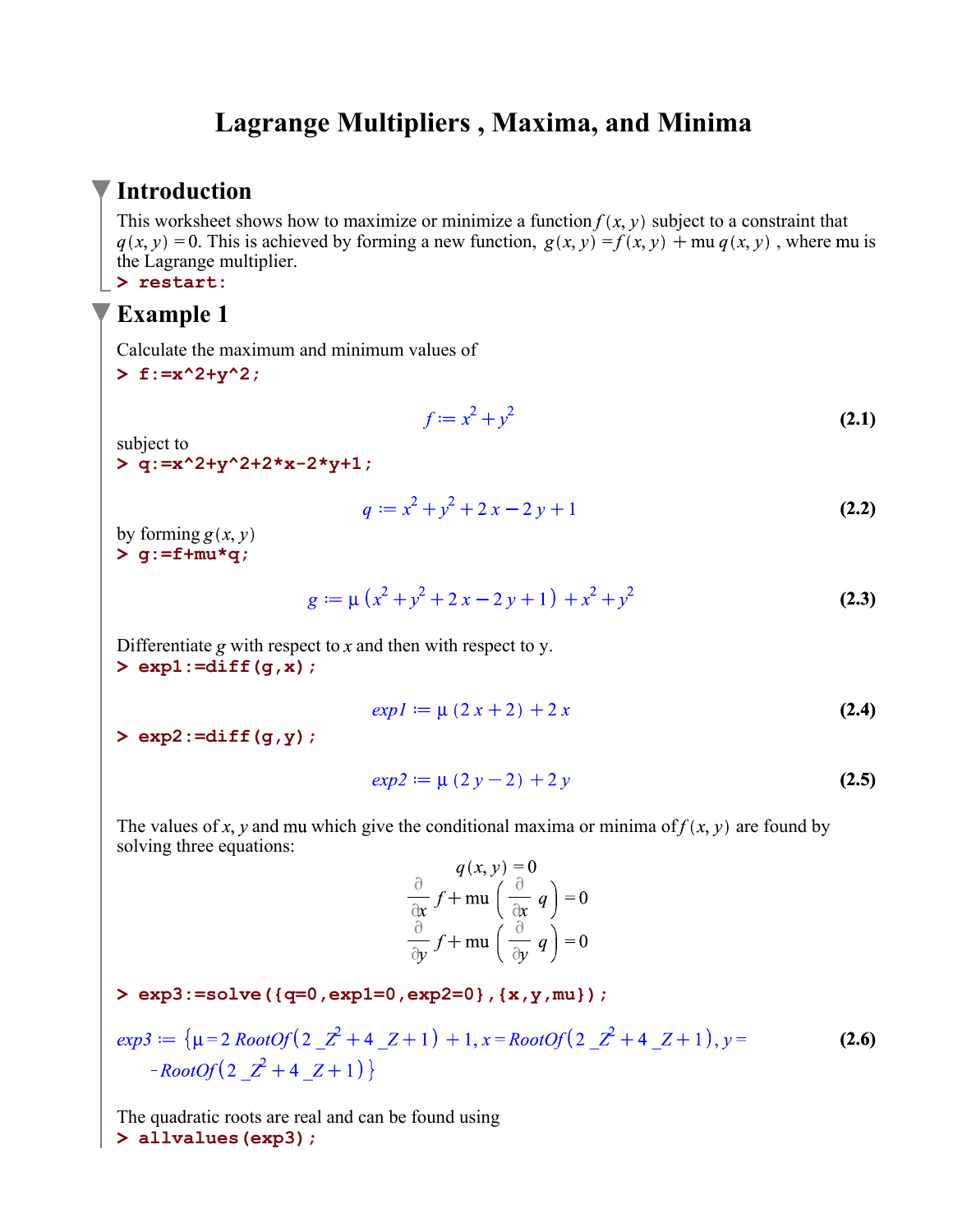$$
\left\{\mu = \sqrt{2} - 1, x = -1 + \frac{\sqrt{2}}{2}, y = 1 - \frac{\sqrt{2}}{2}\right\}, \left\{\mu = -1 - \sqrt{2}, x = -1 - \frac{\sqrt{2}}{2}, y = 1 - \frac{\sqrt{2}}{2}\right\}
$$
 (2.7)

**> subs({x = -1-1/2\*2^(1/2),y = 1+1/2\*2^(1/2)},f);** Check for a *maximum* at the first of these two points by reusing the math output above.

$$
\left(-1 - \frac{\sqrt{2}}{2}\right)^2 + \left(1 + \frac{\sqrt{2}}{2}\right)^2
$$
 (2.8)

**> fmax:=evalf(%);**

$$
fmax := 5.828427124 \tag{2.9}
$$

And for a *minimum* at

- **> subs({x = -1+1/2\*2^(1/2),y = 1-1/2\*2^(1/2)},f):**
- **> fmin:= evalf(%);**

$$
fmin := 0.1715728755 \tag{2.10}
$$

Notice that the Lagrange multiplier mu does not need to be evaluated.

Check this result graphically.

Plot the maximal behaviour of f and the circle representing  $q = 0$ , which is the unit circle centred at  $(-1,1)$ .

- **> with(plots):**
- **> plot1 := implicitplot(f = fmax, x=-3..3, y=-3..3, color=BLUE):**

```
> 
plot3 := implicitplot(q = 0, x=-3..3, y=-3..3, color=RED):
```

```
> 
display({plot1, plot3},title=`Conditional Maximum`,scaling=
 constrained);
```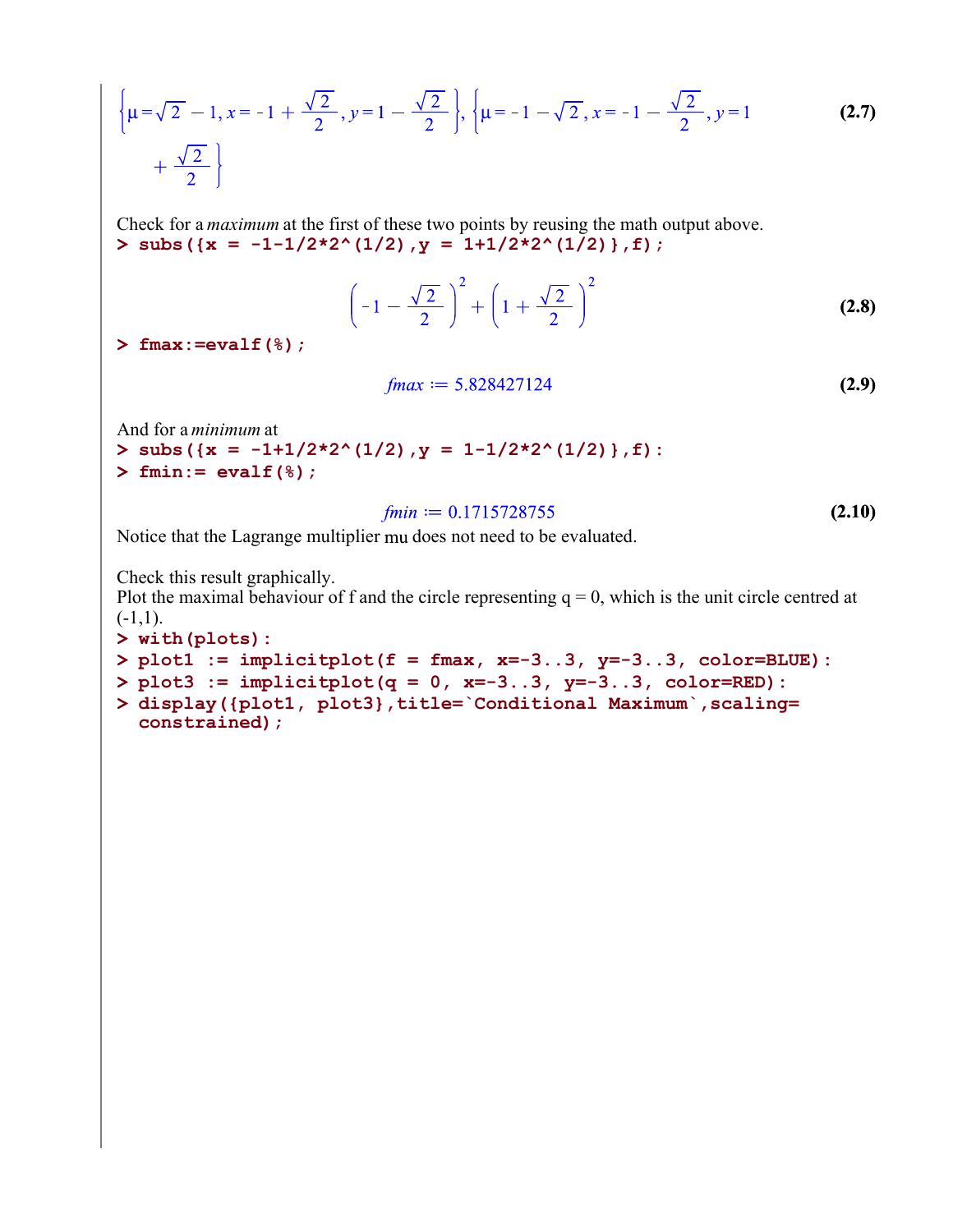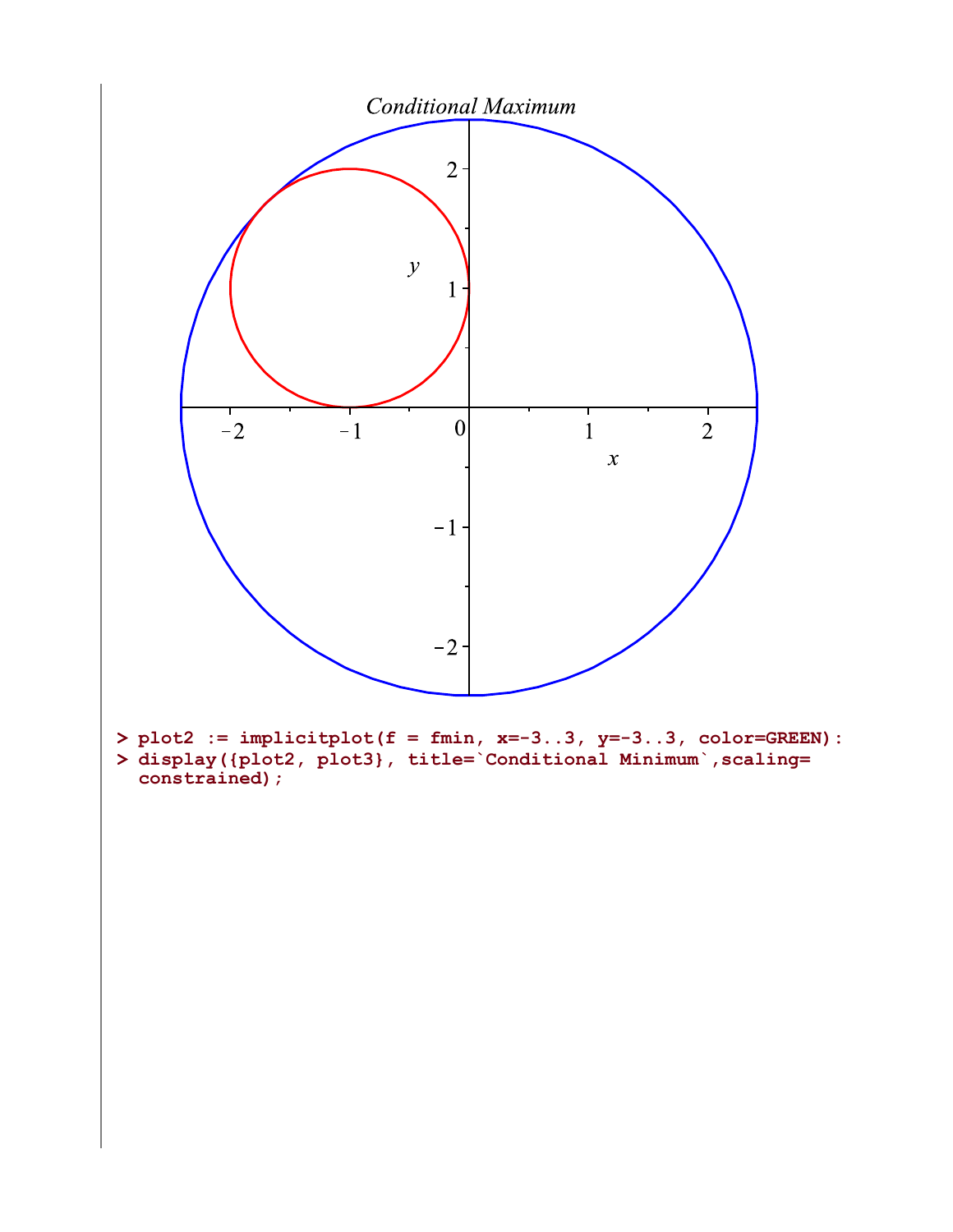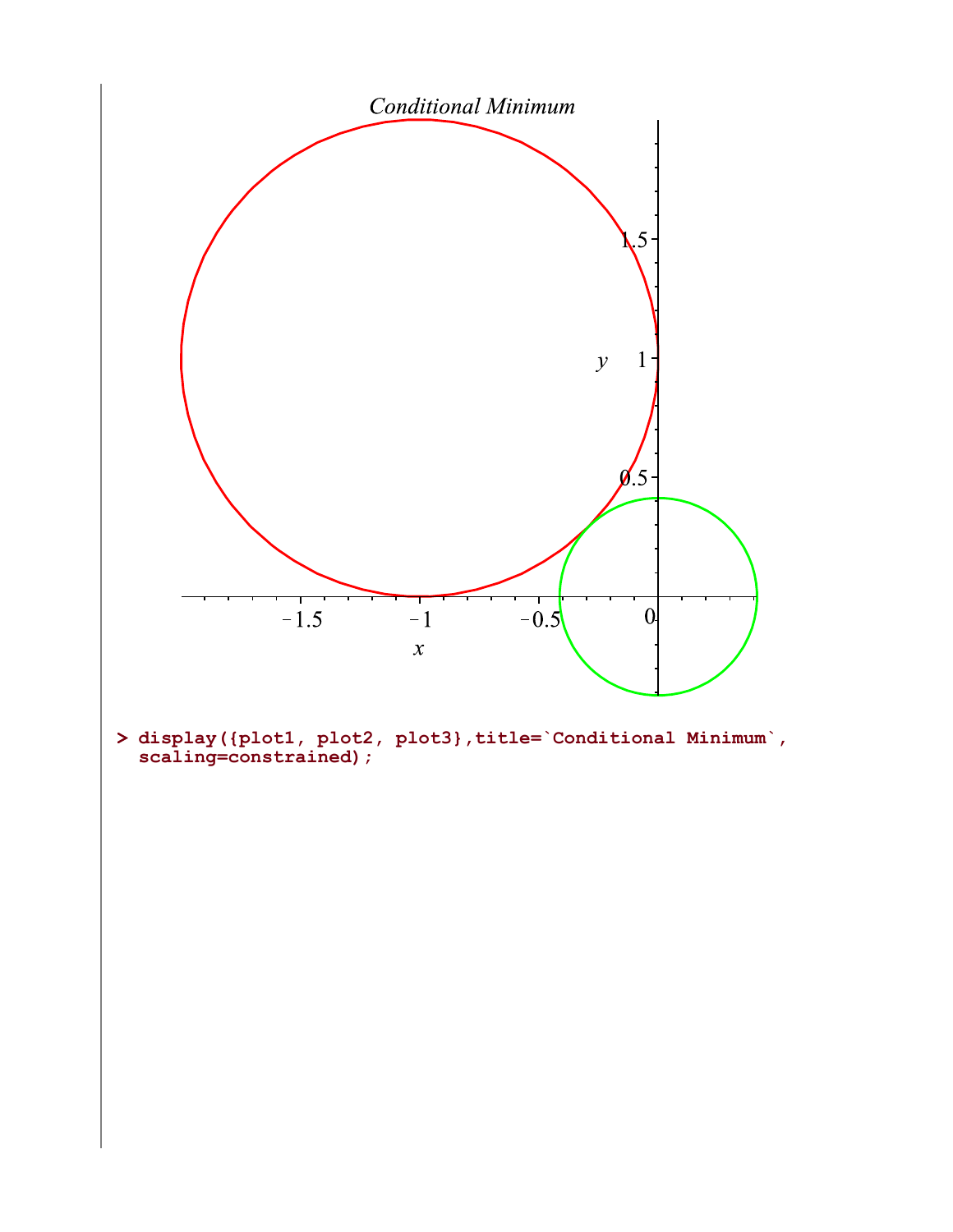

Note these values are not the maximum or minimum turning values of  $f(x, y)$ , but the maximum and minimum values of f which lie on the circle  $q(x, y)$ . Note also the Langrange multiplier mu need not be evaluated.

**>**  The constrained maxima and minima can also be visualized using three dimensions: **plot3d({f - fmax,q}, x= -3..0, y= 0..3);**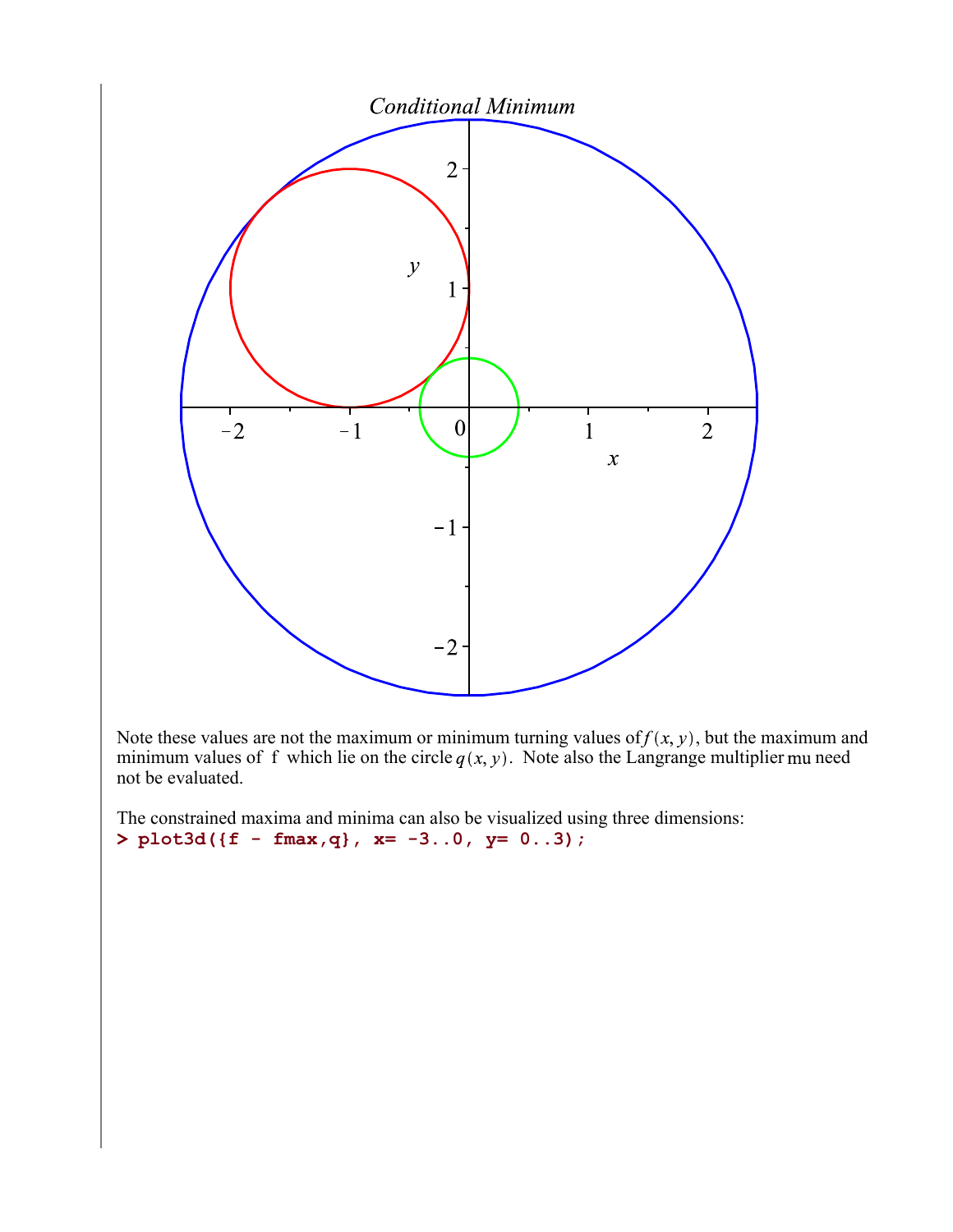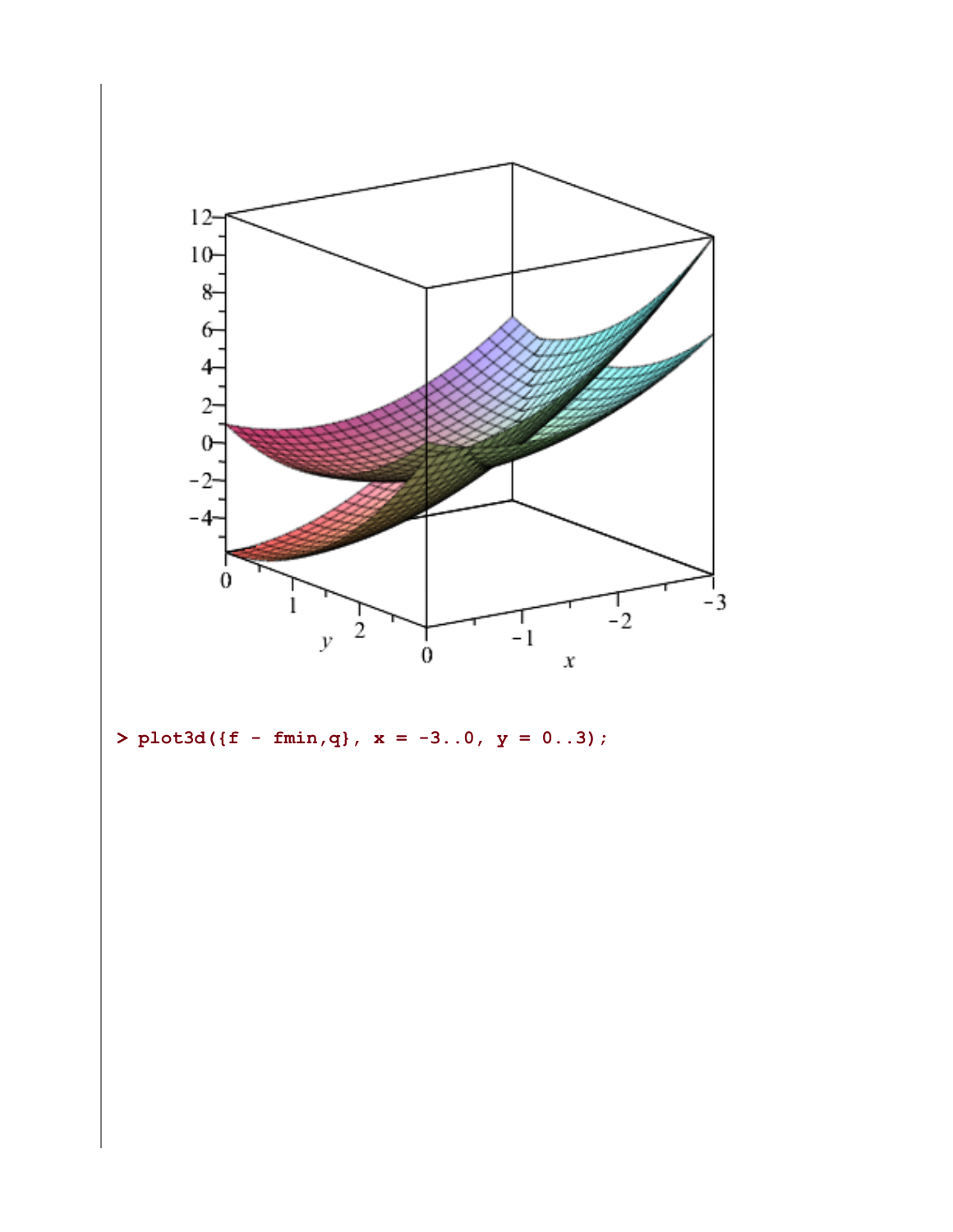

# **Example 2**

**> restart;** Using the same procedure, calculate the maximum and minimum values of:

 $> f := 8*x^2-12*x*y+17*y^2;$ 

$$
f := 8x^2 - 12xy + 17y^2
$$
 (3.1)

**> q:=x^2+y^2-1;**

$$
q := x^2 + y^2 - 1 \tag{3.2}
$$

**> g:=f+mu\*q;**

**>** 

$$
g := \mu \left( x^2 + y^2 - 1 \right) + 8x^2 - 12xy + 17y^2
$$
 (3.3)

**exp1:=diff(g,x);**

$$
exp I := 2 \mu x + 16 x - 12 y \tag{3.4}
$$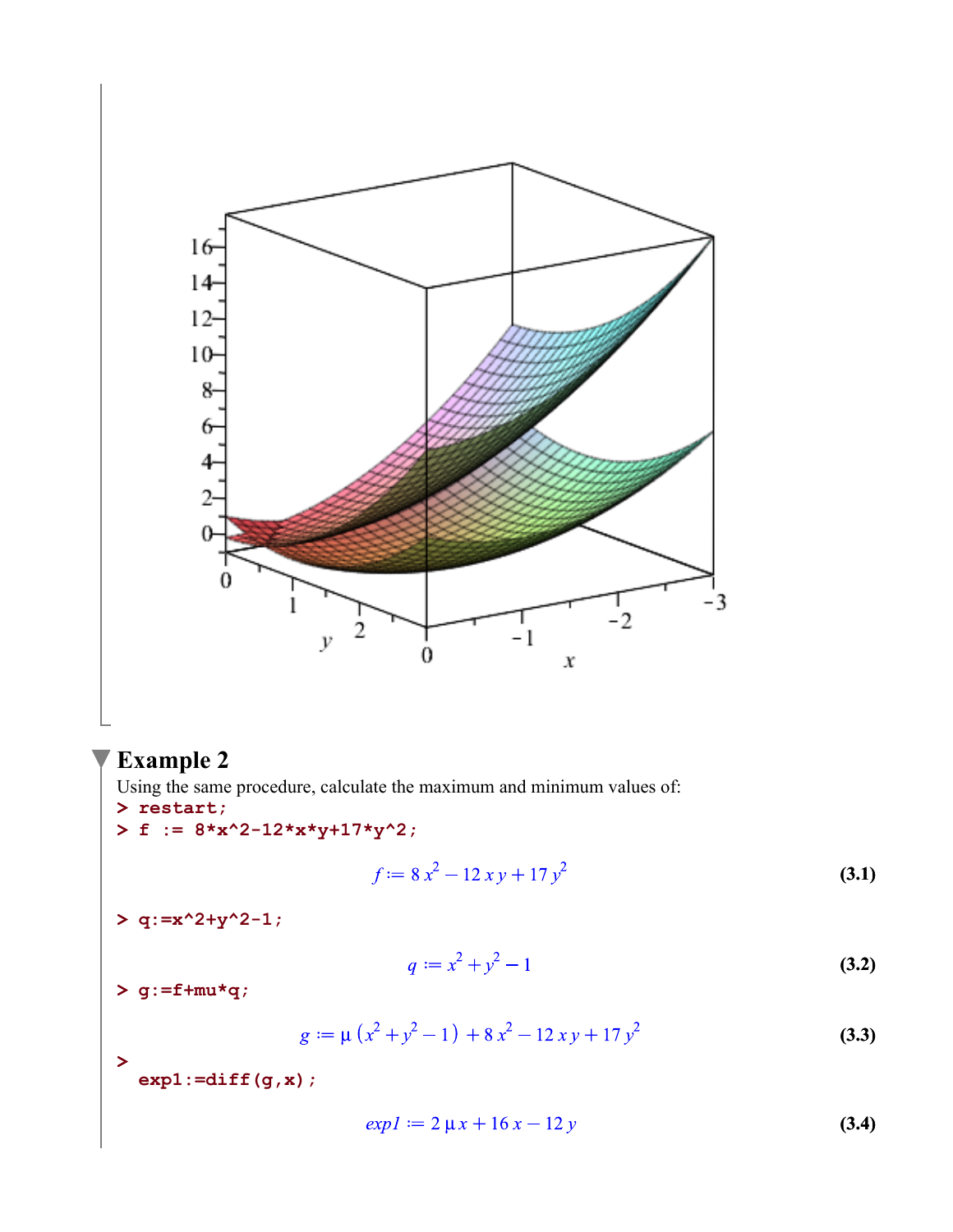**> exp2:=diff(g,y);**

$$
exp2 := 2 \mu y - 12 x + 34 y \tag{3.5}
$$

**> exp4 := solve({q = 0, exp1 = 0, exp2 = 0},{x, y, mu});**

$$
exp4 := \{ \mu = -20, x = -RootOf(5_2^2 - 1), y = 2 RootOf(5_2^2 - 1) \}, \{ \mu = -5, x
$$
  
= 2 RootOf(5\_2^2 - 1), y = RootOf(5\_2^2 - 1) \}

**> allvalues(exp4[1]);**

$$
\left\{\mu = -20, x = -\frac{\sqrt{5}}{5}, y = \frac{2\sqrt{5}}{5}\right\}, \left\{\mu = -20, x = \frac{\sqrt{5}}{5}, y = -\frac{2\sqrt{5}}{5}\right\}
$$
(3.7)

**> allvalues(exp4[2]);**

**>** 

$$
\left\{\mu=-5, x=\frac{2\sqrt{5}}{5}, y=\frac{\sqrt{5}}{5}\right\}, \left\{\mu=-5, x=-\frac{2\sqrt{5}}{5}, y=-\frac{\sqrt{5}}{5}\right\}
$$
(3.8)

There are two conditional maxima and two minima.

**> fmin:=subs({x = 2/5\*5^(1/2),y = 1/5\*5^(1/2)},f);**

$$
fmin := 5
$$
(3.9)  
fnax :=subs ( $\{x = 1/5*5^(1/2), y = -2/5*5^(1/2)\}, f$ ) ;

$$
fmax := 20 \tag{3.10}
$$

Now plot the functions to confirm these answers - remember the constraint  $q$  is in red.

```
> 
plot3 := implicitplot(q = 0, x=-2..2, y=-2..2, color="Red"):
> 
display({plot1, plot3}, title=`Conditional Maximum`,scaling=
> 
plot1 := implicitplot(f = fmax, x=-2..2, y=-2..2, color="Blue"):
> 
with(plots):
 constrained);
```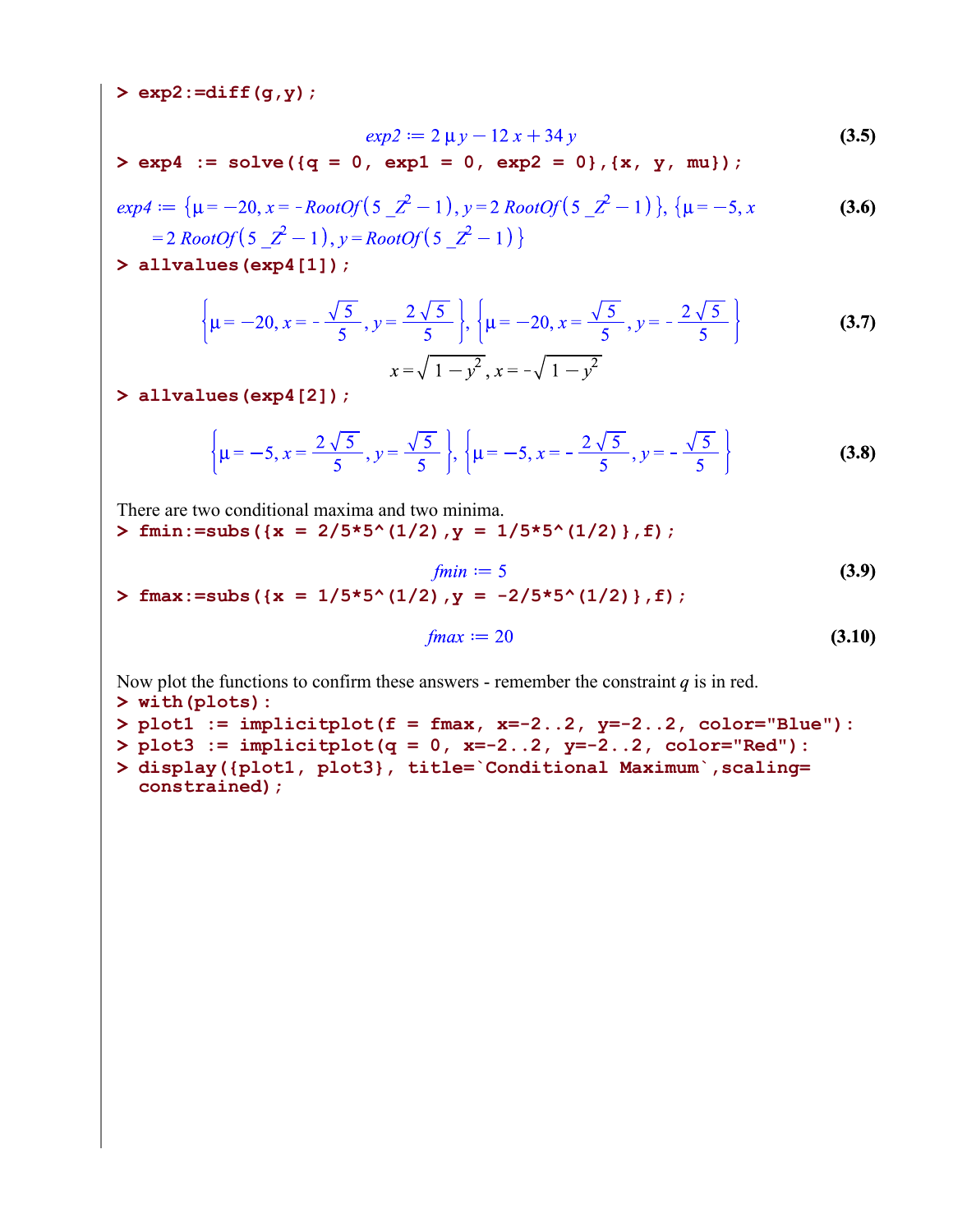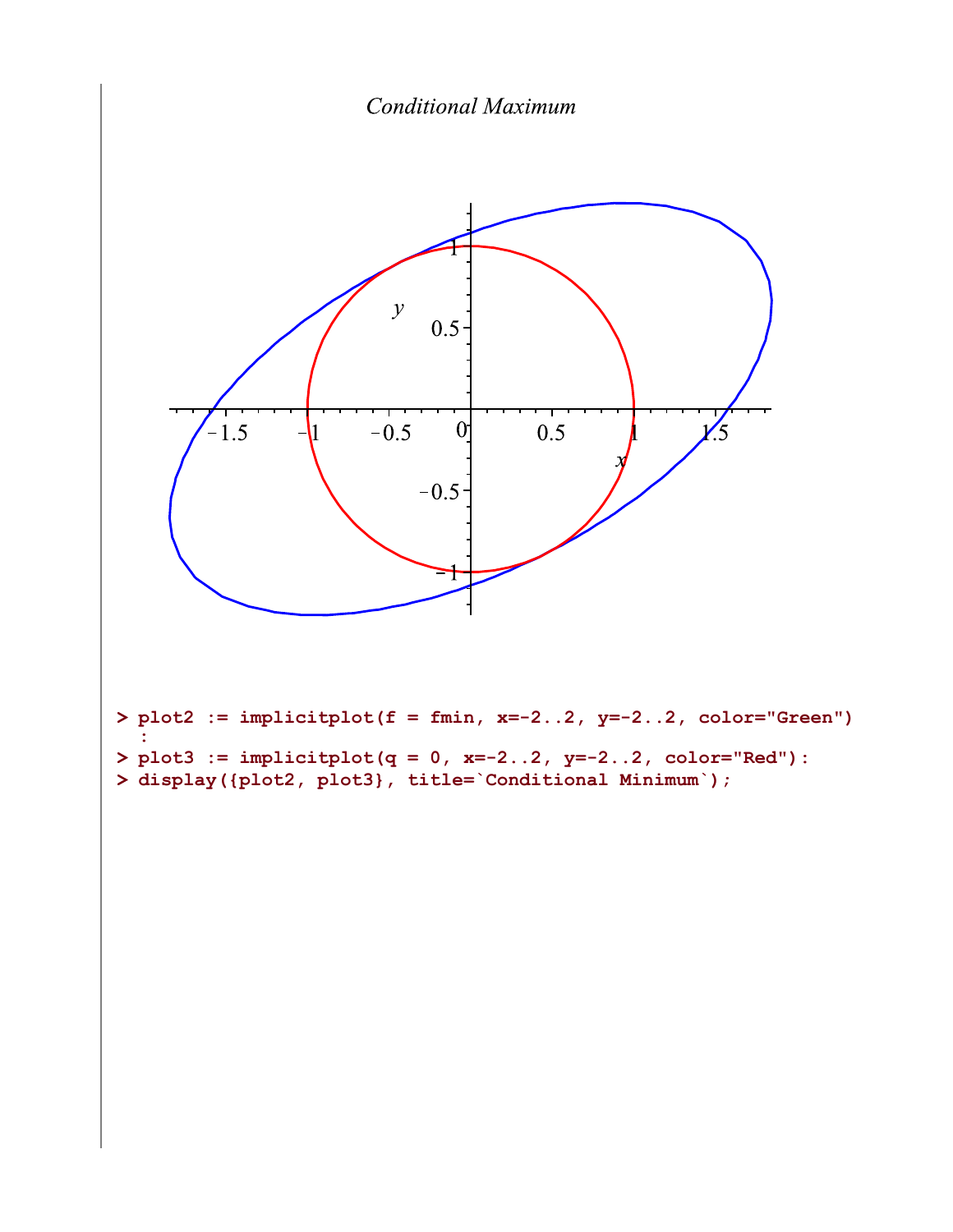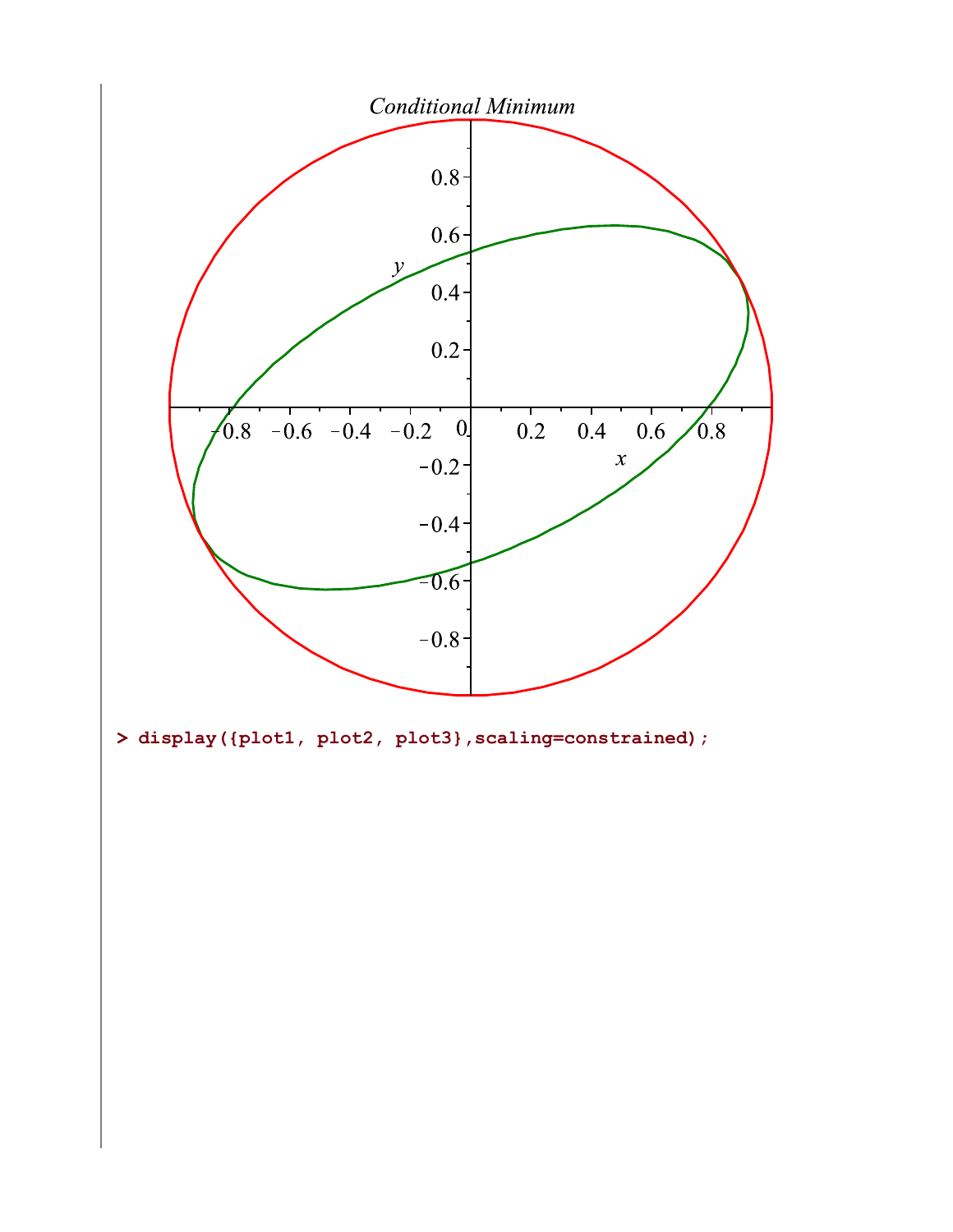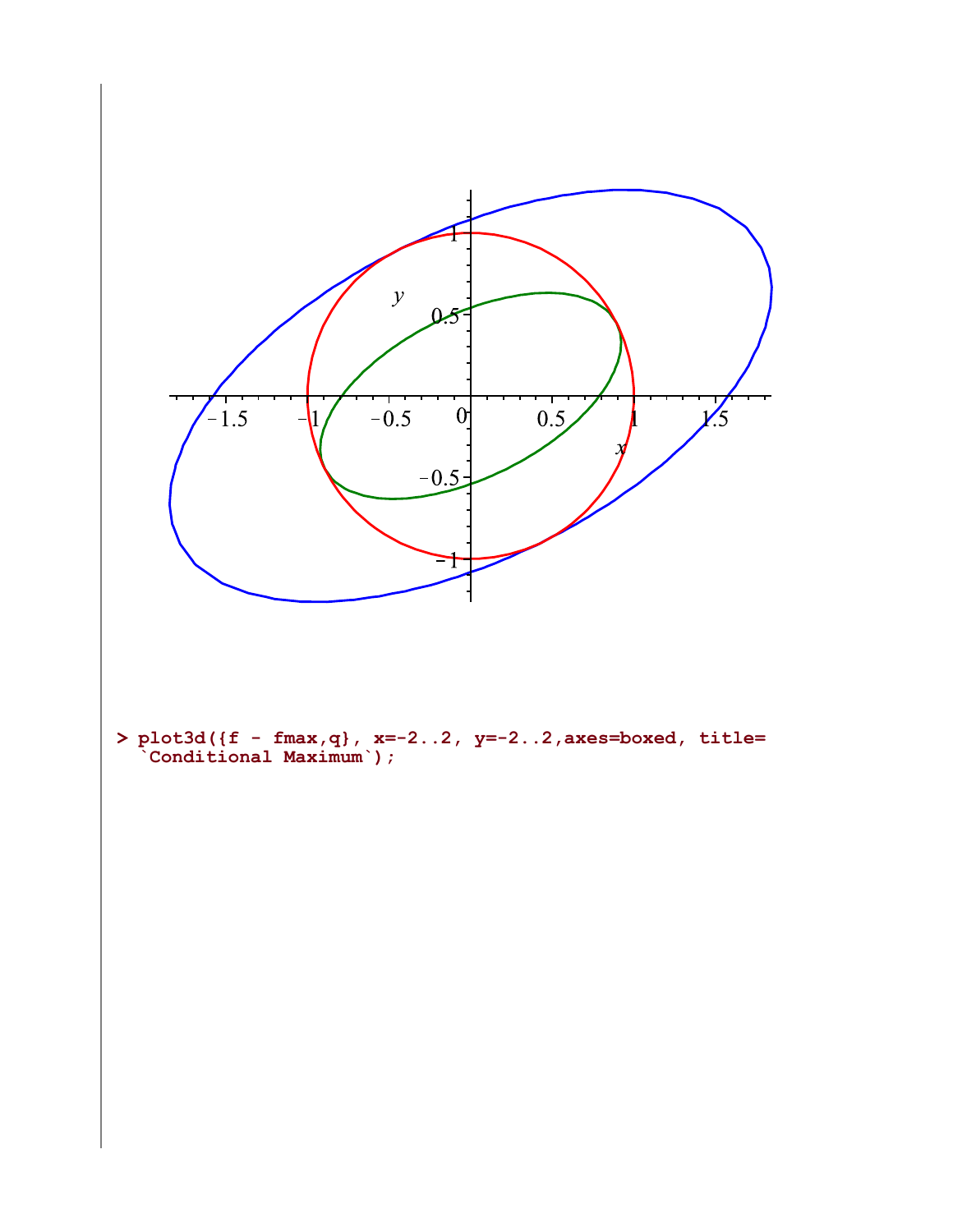